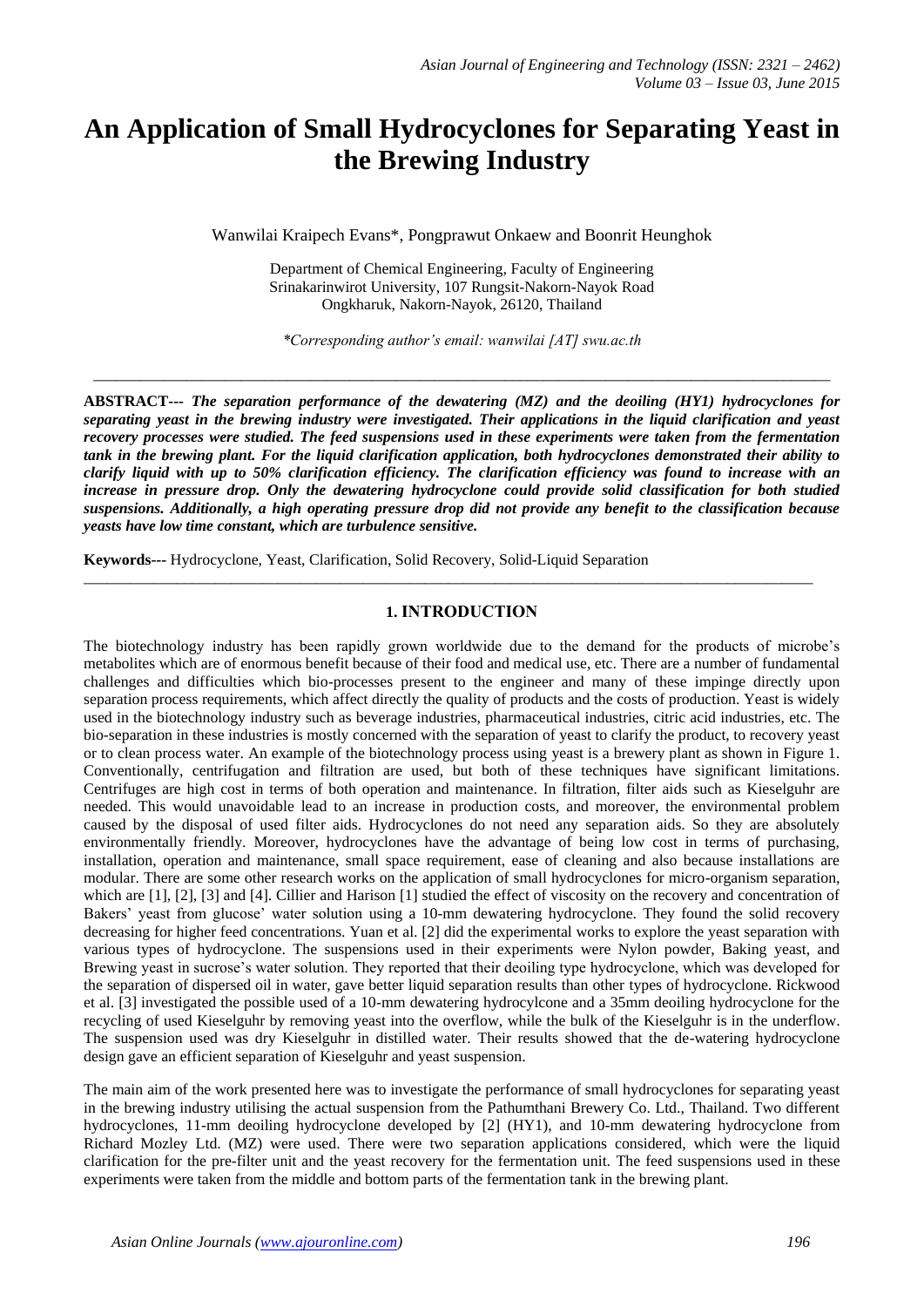#### **2. SEPARATION PERFORMANCE**

#### **2.1 Selectivity curve**

The selectivity function is defined as the fraction of each particle size in the feed flow reporting to the underflow product. It represents the separation efficiency of particles with a particular (particle) size. This function is usually plotted as a monotonic curve on a log-linear scale, and is known as the selectivity curve, partition curve, performance curve, tromp curve or grade efficiency curve. This curve will not pass though the origin because a portion of the flow bypasses the classification region as a result of flow division. For any particle size d the selectivity function, *S(d)*, is defined as



Figure 1. Schematic diagram of a brewery plant.

where  $\dot{F}$  and  $\dot{U}$  are the mass flow rates of solids and  $\dot{f}(d)$  and  $\dot{u}(d)$  are the weight fractions of particle size *d* in the feed and underflow stream, respectively. The above equation evaluates the performance of a hydrocyclone based on experimental data. The cut size, *d50*, is one of the methods used to determine the hydrocyclone separation efficiency. It is defined as the particle diameter, which has an equal probability of reporting to both the underflow and overflow. The cut size can be obtained from the selectivity curve. Plitt (1976) commented that the corrected cut size is a more fundamental parameter because it is a measure of the separation forces operating on the particles in the hydrocyclone. The other important parameter is the throughput ratio, *Rf,*, which is the ratio between the volumetric flow rate of the underflow and that of the feed, yields the recovery of the suspension to the underflow.

#### **2.2 Clarification Efficiency**

The separation efficiency also can be evaluated with the clarification efficiency defined as follows (Yuan and Thew, 1996):

$$
Ec = 1 - (C_o/C_i)
$$
 (2)

where  $C<sub>o</sub>$  and  $C<sub>i</sub>$  are volumetric concentration of solid particles in overflow and feed streams, respectively.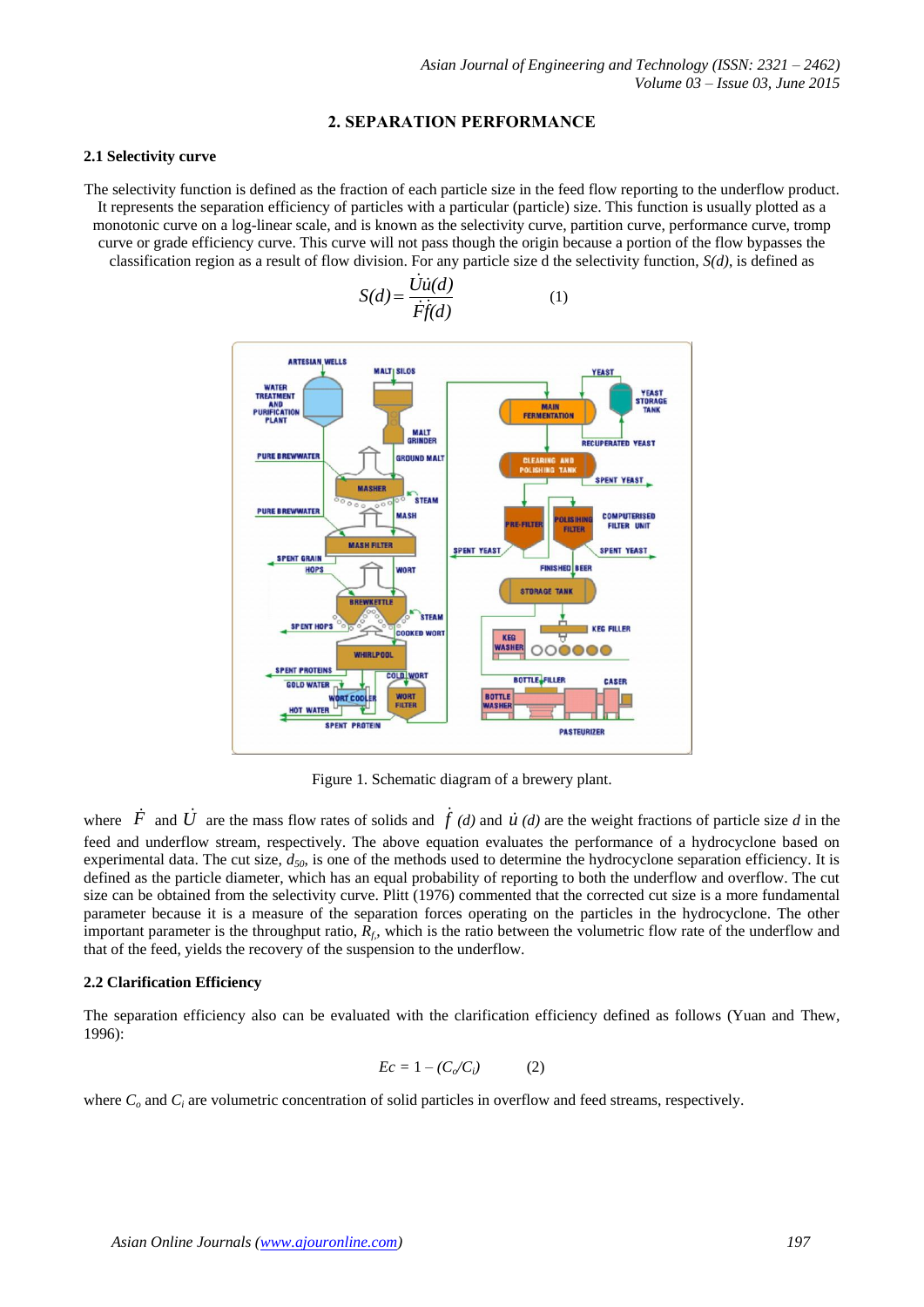# **3. EXPERIMENTAL METHOD**

#### **3.1 Equipment**

The hydrocyclones were equipped and set up with a feed pump and pressure gauge to measure the feed inlet pressure (see Figure 2). The geometrical hydrocyclone parameters are shown in Figure 3 and Table 1. Hydrocyclone overflows and underflows were directed back to the sump for recirculation. The operating pressure drop was varied from 20 kPa to 200 kPa by varying the inlet feed flow rate. Hydrocyclone tests were performed at 25C. The feed suspensions used in the experiments were taken from the fermentation tank in the brewing plant of Pathumthani Brewery Co. Ltd., Thailand. For the liquid clarification application, the feed suspension was taken from the middle part of the fermentation tank, and was called Suspension type A. For the yeast recovery application, the feed suspension was taken from the bottom part of the fermentation tank, and was called Suspension type B. The density of brewing yeast is 1,204 kg/m<sup>3</sup>. Yeast cells show a narrow size distribution with the dominant diameter measured as 8.9960 µm by laser diffraction technique, as shown in Figure 4. The properties of the suspensions are summarised in Table 2.

| Size(mm) | D    | $D_{S}$ | $D_{I}$ | $D_0$ | $D_U$ | ∸     | LS   | L <sub>0</sub> | L∐    | $\theta$ <sup>o</sup> ) | $\sqrt{0}$<br>$\theta$ s( |
|----------|------|---------|---------|-------|-------|-------|------|----------------|-------|-------------------------|---------------------------|
| HY1      | 11.0 | 20.0    | 5.0     | 2.3   | 6.0   | 473.0 | 37.4 | 0.0            | 165.0 |                         | 20.0                      |
| MZ       | 10.0 | 1.0.    | 2.2     | 2.0   | 2.0   | 90.0  | 0.0  | 4.0            | 0.0   | 9.0                     | 0.0                       |

Table 1. Hydrocyclone dimension.

Table 2. Properties of the feed slurry.

| Suspension type | Particle size       | Viscosity               | Density                                 |  |
|-----------------|---------------------|-------------------------|-----------------------------------------|--|
|                 | (µm)                | (cSt) at $25^{\circ}$ C | $\frac{\text{kg}}{\text{m}^3}$ at 25 °C |  |
| A               | $0.0582 - 301.6802$ | 1.800                   | 1000.0                                  |  |
| B               | $0.0582 - 301.6802$ | 2.934                   | 1000.3                                  |  |

#### **3.2 Method of sampling and analysis**

The feed pressure was recorded with both of the outlets open to the atmosphere. The volume flow rates of feed, overflow and underflow were measured. From each experiment, samples were collected from the feed, overflow and underflow streams. The collected samples were weighed and mass flow rates determined. The concentration of each stream was determined by their dry weight. The samples were filtered through Cellulose Acetate 0.45 um filters and dried in an oven at 50C. The particle size distribution of each stream was measured by using the laser-diffraction size-analysis technique. To achieve repeatability, multiple samples were taken and averaged values used. The results for particles below approximately one micron were generally unreliable according to the limitation induced by the sensitivity of the laser diffraction instrument.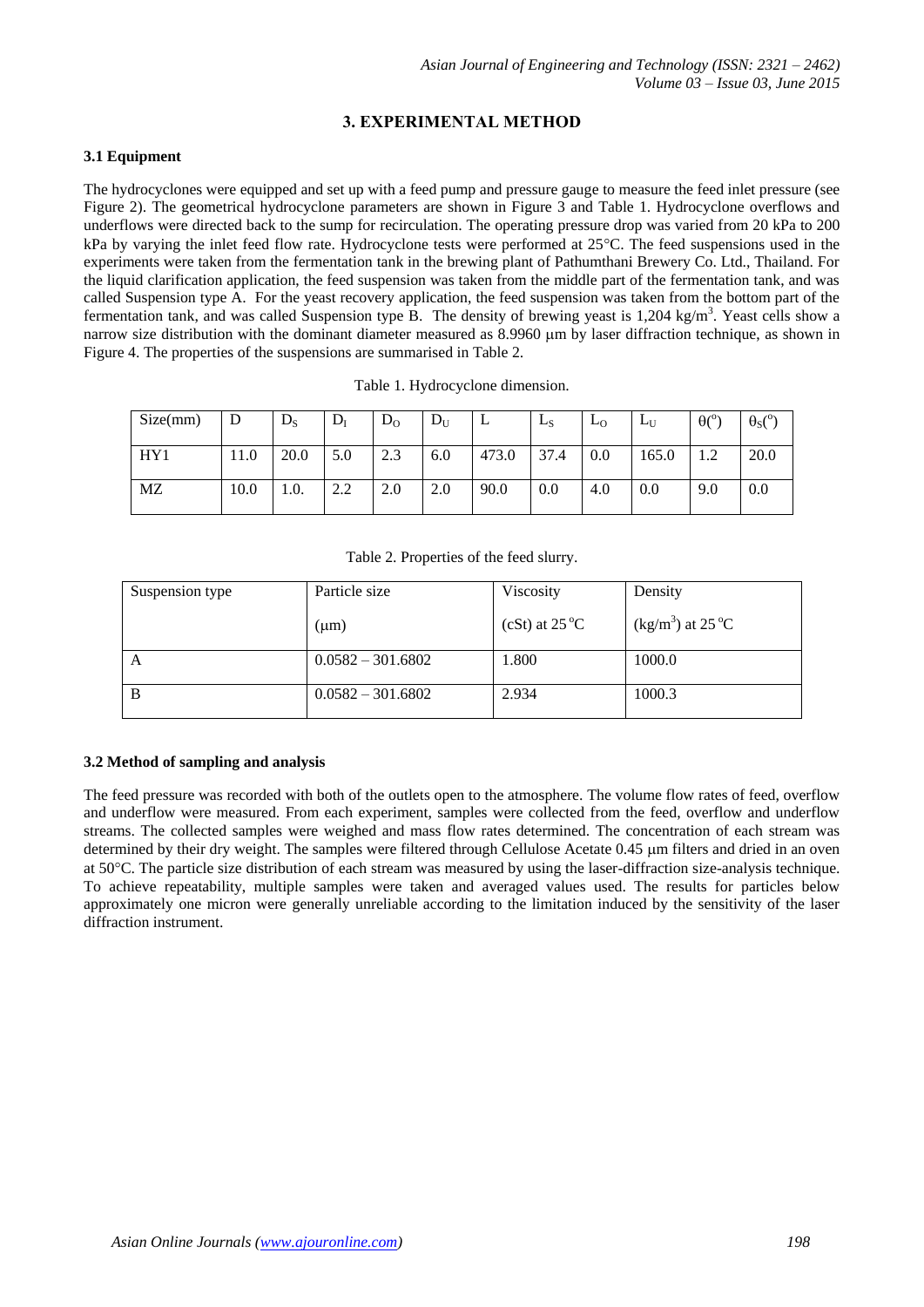*Asian Journal of Engineering and Technology (ISSN: 2321 – 2462) Volume 03 – Issue 03, June 2015*



Figure 2. Hydrocyclone apparatus.



Figure 3. Schematic diagram of Figure 4. Particle size distribution in the feed hydrocyclone suspension A and B.

### **4. DISCUSSION OF RESULTS**

#### **4.1 Liquid clarification**

The clarification efficiency of both hydrocyclones treating suspension A was examined. The operational data (pressure drop), the concentration and flow rate of each stream, the cut size and throughput ratio  $(R_f)$  of each run are shown in Table 3 and 4. The clarification efficiency of HY1 and MZ hydrocyclones treating Suspension A are shown in Figure 5. It can be seen that an increase in operating pressure drop leads to an increased flow rate in all flow streams but also results in a decreased concentration of solid particles in the overflow stream. The pressure drop has less affect on the concentration of solid particles in the underflow. HY1 produced a very high throughput ratio that increased with an increase in pressure drop. However, the throughout ratio of the MZ hydrocyclone was found to decrease where the pressure drop was increased due to the reversed flow caused by higher velocity flow and the small diameter of the underflow outlet.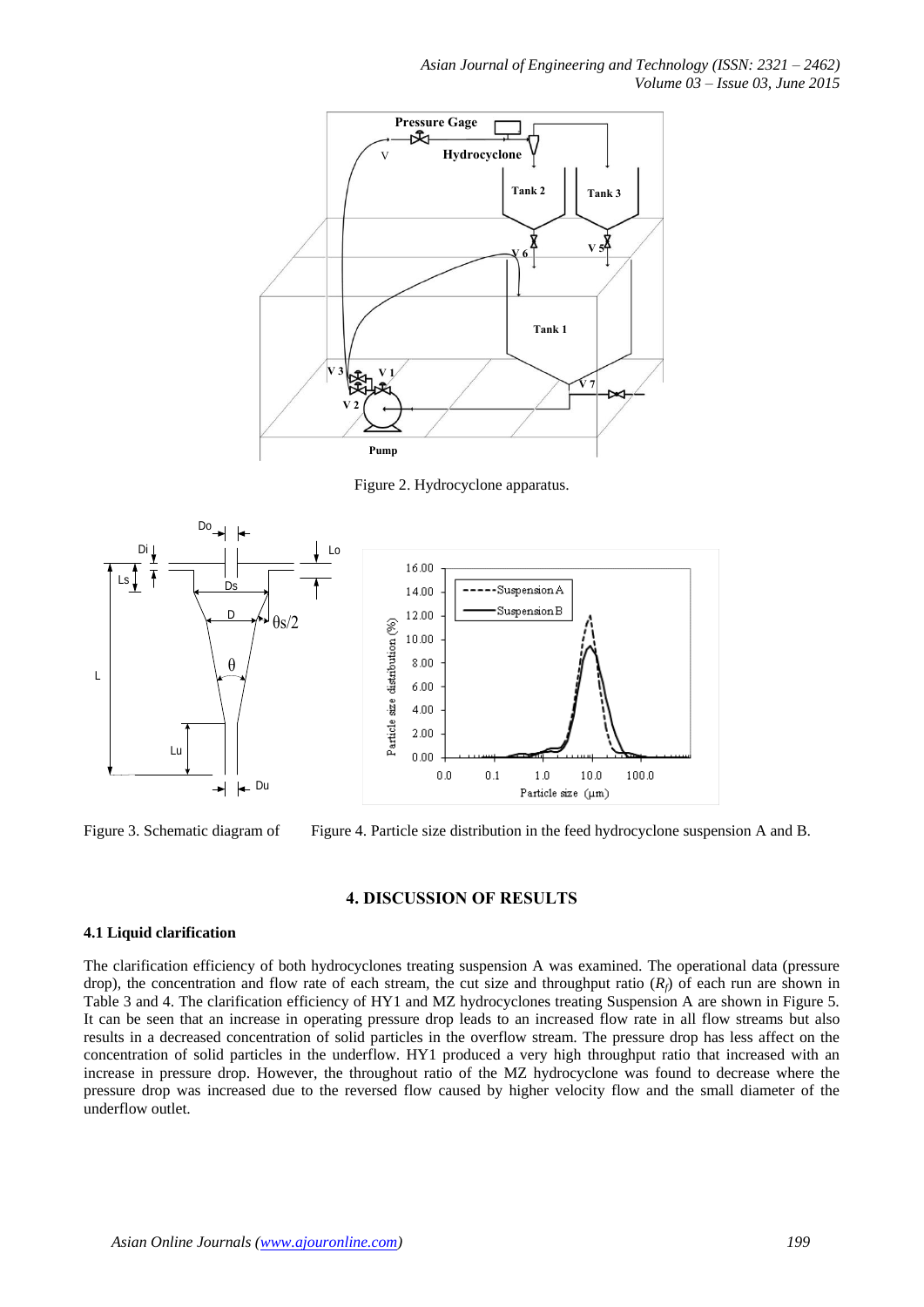| Run            | Hydro-<br>cyclone | Pressure<br>drop | Feed      |            | Overflow |                          | Underflow |            |
|----------------|-------------------|------------------|-----------|------------|----------|--------------------------|-----------|------------|
|                |                   |                  | Flow rate | Concen-    | Flow     | Concen-                  | Flow      | Concen-    |
|                |                   | (kPa)            | (l/min)   | tration    | rate     | tration                  | rate      | tration    |
|                |                   |                  |           | $(\%$ wt.) | (l/min)  | $(% \mathbf{A})$ (% wt.) | (l/min)   | $(\%$ wt.) |
| $\mathbf{1}$   | HY1               | 20.0             | 4.65      | 0.16       | 0.30     | 0.14                     | 4.35      | 0.16       |
| $\overline{2}$ | HY1               | 40.0             | 11.89     | 0.16       | 0.35     | 0.11                     | 11.54     | 0.16       |
| 3              | HY1               | 50.0             | 14.33     | 0.16       | 0.37     | 0.10                     | 13.96     | 0.16       |
| $\overline{4}$ | HY1               | 60.0             | 15.93     | 0.16       | 0.39     | 0.09                     | 15.54     | 0.16       |
| 5              | MZ                | 50.0             | 3.28      | 0.16       | 1.08     | 0.12                     | 2.20      | 0.19       |
| 6              | MZ                | 100.0            | 4.94      | 0.16       | 1.88     | 0.1                      | 3.06      | 0.21       |
| 7              | MZ                | 200.0            | 6.68      | 0.16       | 2.62     | 0.08                     | 4.06      | 0.21       |

Table 3. Experimental results of Suspension A separation.

Table 4. Experimental results of Suspension A separation.

| Run             | Hydrocyclone | Pressure drop | $%$ Ec | $d_{50}$  | $R_f$ |
|-----------------|--------------|---------------|--------|-----------|-------|
|                 |              | (kPa)         |        | $(\mu m)$ |       |
| $\mathbf{1}$    | HY1          | 20.0          | 15.38  | ۰         | 0.94  |
| 2               | HY1          | 40.0          | 31.25  | ۰         | 0.97  |
| 3               | HY1          | 50.0          | 38.46  | ۰         | 0.97  |
| $\overline{4}$  | HY1          | 60.0          | 50.00  | -         | 0.98  |
| 5               | MZ           | 50.0          | 23.08  | 0.6707    | 0.67  |
| 6               | MZ           | 100.0         | 38.46  | 0.7000    | 0.62  |
| $7\phantom{.0}$ | MZ           | 200.0         | 50.00  | 0.5757    | 0.61  |

It was also found that the operating pressure drop range of the two hydrocyclones were around five times different, although they were operating with the same pumping power. The range of the operating pressure drop of HY1 and MZ hydrocyclones were 200-600 kPa and 500-2500 kPa respectively. HY1 produced a higher feed flow rate than MZ however, as a result of its relatively low throughput ratio the MZ hydrocyclone can generate greater overflow production. The tests demonstrated that both hydrocyclones can provide a clarification efficiency of up to 50%. An increase in operating pressure drop leads to an increase the clarification efficiency. The clarification efficiency of HY1 is very responsive to the change in pressure drop and from the obtained efficiency curve it can be predicted that further increases of the pressure drop could provide significantly better separation performance. In contrary, the MZ efficiency curve indicates that any further pressure drop increase is unlikely to significantly improve the clarification efficiency of the MZ hydrocyclone. The classification performance of the two hydrocyclones was also examined and the obtained selectivity curves are presented in Figures 6 and 7. HY1 could not provide any classification for all operating pressure drop values and therefore the cut size could not be obtained, which is due to its high throughput ratio. The MZ hydrocyclone gave poor classification and the cut size obtained was between 0.5757-0.6707 microns. Furthermore, the selectivity curve for the 500 and 1000 kPa operating cases did not correspond to the theoretical relationship due to the effect of high turbulent dispersion and the fluid-particle interaction [7].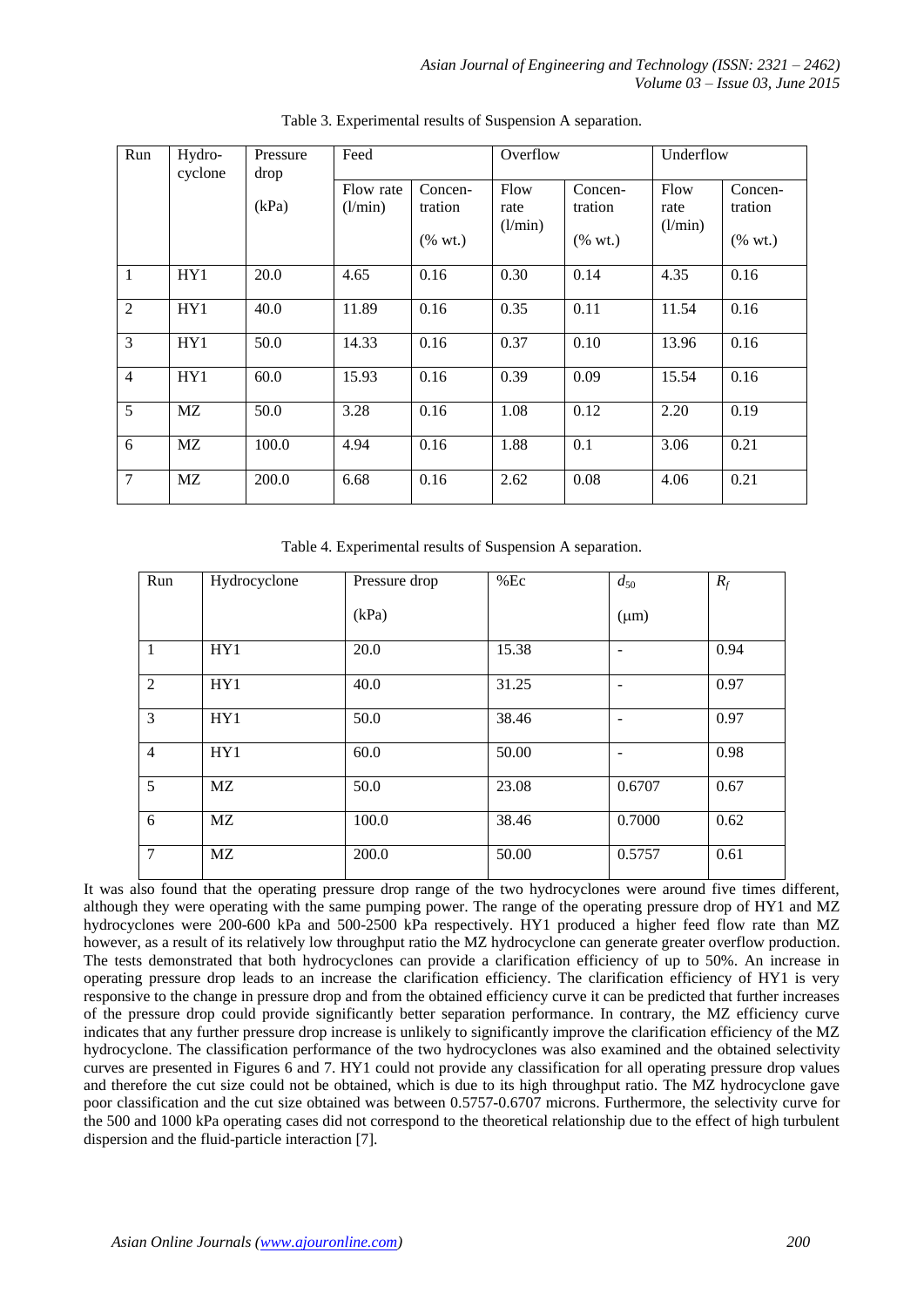

Figure 5. Clarification efficiency of HY1 and MZ hydrocyclones treating Suspension A.

#### **4.2 Yeast recovery**

Suspension B was used in the yeast recovery experiments and because it was taken from the bottom part of the fermentation tank, its viscosity was very high. The performance of the HY1 and MZ hydrocyclones operating with Suspension B was measured. The operational data, the concentration and flow rate of each stream, the cut size and throughput ratio  $(R_f)$  of each run are shown in Table 5 and 6. As a result of the high viscosity of Suspension B, the highest operating pressure drop obtained from the HY1 runs was 500 kPa. Also, as can be seen from Table 5, the effect of the pressure drop on the flow rate in all flow streams, on the solid concentration of the overflow stream, and on the throughput ratio, are consistent with the results obtained in the liquid clarification experiments. For HY1, the solid concentration of the underflow stream increased with an increase in operating pressure drop, whilst an increase in the operating pressure drop of MZ resulted in a decrease in the solid concentration of the underflow stream.





 $\bullet$  50 kPa

Figure 6. Selectivity curves of HY1 Figure 7. Selectivity curves of MZ

hydrocyclone treating Suspension A. hydrocyclone treating Suspension A.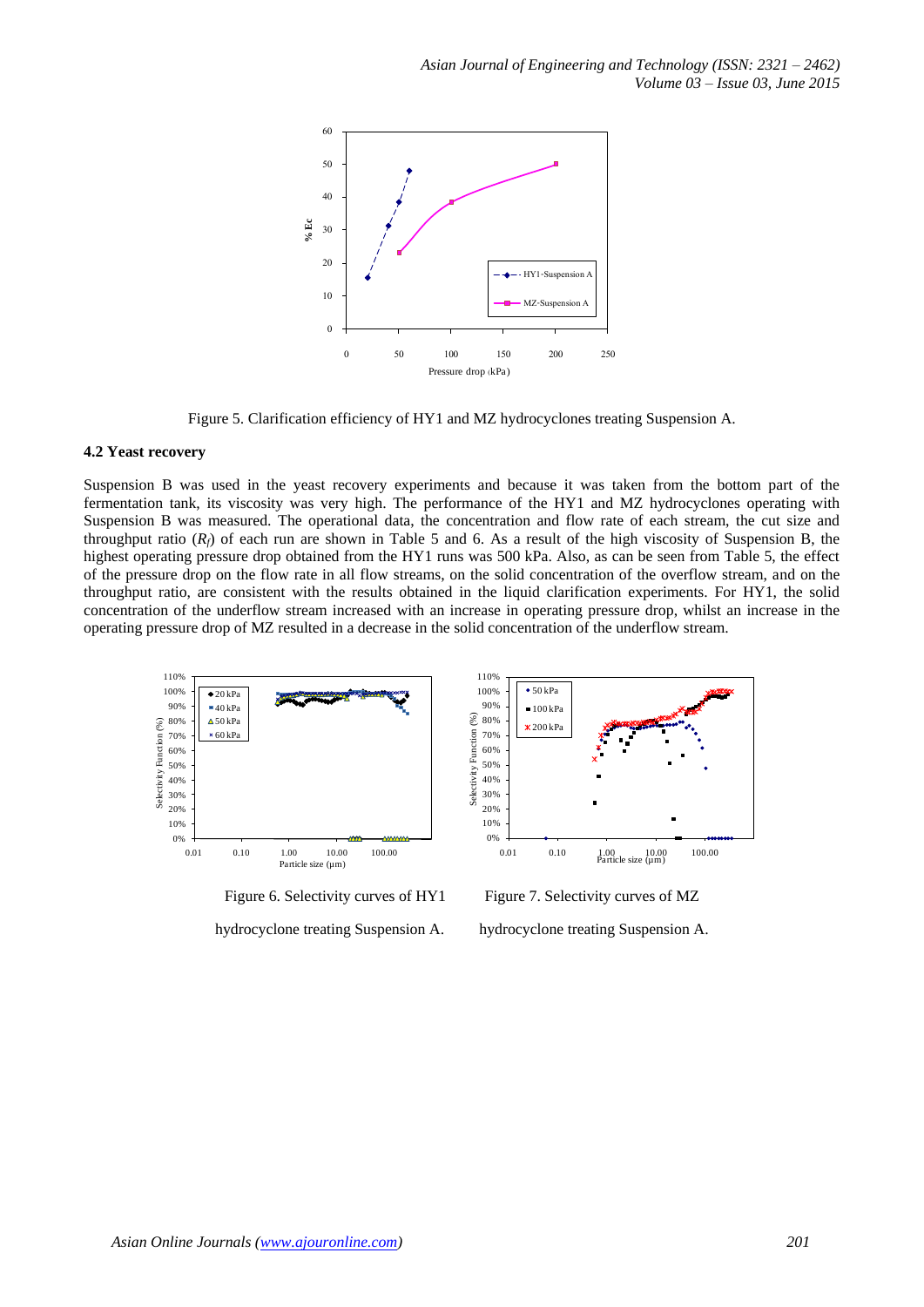| Run | Hydro-<br>cyclone | Pressure<br>drop | Feed      |         | Overflow |            | Underflow |         |
|-----|-------------------|------------------|-----------|---------|----------|------------|-----------|---------|
|     |                   | (kPa)            | Flow rate | Concen- | Flow     | Concen-    | Flow      | Concen- |
|     |                   |                  | (l/min)   | tration | rate     | tration    | rate      | tration |
|     |                   |                  |           | (% wt.) | (l/min)  | $(\%$ wt.) | (l/min)   | (% wt.) |
| 8   | HY1               | 20.0             | 3.72      | 1.02    | 0.24     | 0.86       | 3.48      | 1.08    |
| 9   | HY1               | 50.0             | 11.47     | 1.02    | 0.30     | 0.80       | 11.17     | 1.14    |
| 10  | МZ                | 50.0             | 2.62      | 1.65    | 0.86     | 0.84       | 1.76      | 1.51    |
| 11  | MZ.               | 100.0            | 3.92      | 1.65    | 1.50     | 0.64       | 2.45      | 1.49    |
| 12  | МZ                | 200.0            | 6.10      | 1.65    | 2.40     | 0.59       | 3.70      | 1.17    |

Table 5. Experimental results of Suspension B separation.

| Run | Hydrocyclone | Pressure drop | $%$ Ec | $a_{50}$  | $\mathbf{I}$ |
|-----|--------------|---------------|--------|-----------|--------------|
|     |              | (kPa)         |        | $(\mu m)$ |              |
|     | HY1          | 20.0          | 15.29  |           | 0.94         |
|     | HY1          | 50.0          | 21.18  |           | 0.97         |
| 10  | MZ           | 50.0          | 49.28  | 0.2443    | 0.67         |
|     | MZ           | 100.0         | 61.50  | 0.2443    | 0.63         |
| 12  | MΖ           | 200.0         | 64.50  | 2.2757    | 0.61         |

The classification performance of these hydrocyclones is illustrated by their respective selectivity curves. Figure 8 shows that there was no solid classification observed for HY1 operating at 500 kPa and when operating HY1 at 200 kPa only a very poor classification was measured. The classification efficiency for MZ operating at 500, 1000 and 2000 kPa can be compared in Figure 9. The selectivity curves for 500 and 1000 kPa are similar and provide better classification than the 2000 kPa curve due to the considerably smaller cut size and the higher sharpness or gradient of the curve. The higher pressure drop causes highly turbulent flow, which has an adverse effect on the separation of particles with a low time constant, such as yeasts, because they are turbulence sensitive and as a result they are more likely to be re-mixed or reentrained by the flow reversal. However, it is important to note that both types of hydrocyclone produce a low solid recovery percentage, which perhaps is due to the suspension concentration or viscosity being too high to begin with**.** Figure 10 and 11 present a comparison between the clarification efficiency obtained from both hydrocyclones treating the two types of suspension. It can be seen that HY1 provides better clarification efficiency when dealing with lower concentration or viscosity, whereas MZ provides greater clarification efficiency when dealing with higher concentration or viscosity. However, MZ can produce as much solid recovery percentage as HY1 and MZ can also provide solid classification; an increase in the pressure drop leads to an increase in the clarification efficiency, but a decrease in the classification efficiency.



hydrocyclone treating Suspension B. hydrocyclone treating Suspension B.



Figure 8. Selectivity curves of HY1 Figure 9. Selectivity curves of MZ